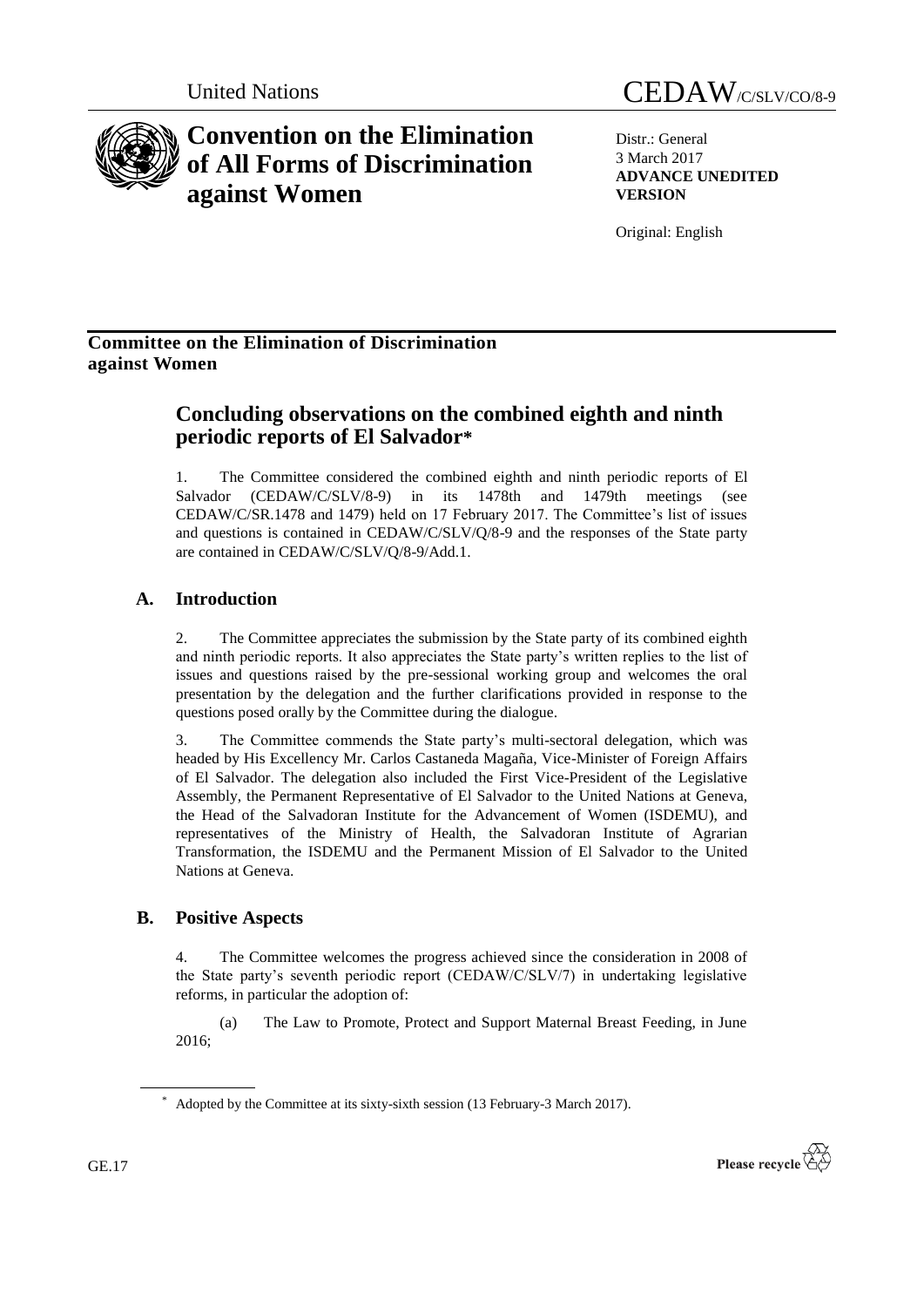(b) The Law on Equality, Equity and Elimination of Discrimination against Women, in 2016 and the Law on the Comprehensive Protection of Children and Adolescents (LEPINA), in April 2009, which mandates the Ministry of Education to provide education on gender, reproductive health and discrimination against women in the educational system;

(c) The Law on the Promotion, Protection and Development of Micro-Enterprises and Small Businesses, in 2014, which aims to promote greater access by women to entrepreneurial development;

(d) The Special Law against Trafficking in Persons, in 2014;

(e) The Law on a Violence-Free Life for Women (LIEV), in 2012.

5. The Committee welcomes the State party's efforts to improve its institutional and policy framework aimed at accelerating the elimination of discrimination against women and promoting gender equality, such as the adoption of the following:

(a) The Pact on the Defence of Civil and Political Rights of Women, in 2014;

(b) The National System for Substantive Equality (SNIS) and its National Plan, in 2013;

(c) The System of Statistics and Monitoring for Equality (SEMI), in 2013;

(d) The National Policy for Women's Access to a Life Free of Violence, in 2013, and its 2013-2015 and 2016 - 2020 National Plans;

(e) The Plan "El Salvador Seguro", in 2015, which addresses gender-based violence;

(f) The National Plan for Equality and Equity for Salvadoran Women, in 2012;

(g) The Sexual and Reproductive Health Policy, in August 2012, which focuses on awareness raising on family planning methods and comprises a section specifically addressing adolescent health;

(h) The Strategic Plan on Reduction of Infant and Maternal Mortality 2011 - 2014, in 2011.

6. The Committee welcomes the fact that, in the period since the consideration of the previous report, the State party has ratified or acceded to the following international and regional instruments:

(a) The Convention relating to the Status of Stateless Persons, in February 2015;

(b) The Optional Protocol to the Convention on the Rights of the Child concerning a communications procedure, in February 2015;

(c) The Convention on the Protection of the Rights of All Migrant Workers and Members of Their Families, in February 2015.

#### **C. Parliament**

7. **The Committee stresses the crucial role of the legislative power in ensuring the full implementation of the Convention (see the statement by the Committee on its relationship with parliamentarians, adopted at the forty-fifth session, in 2010). It invites the Legislative Assembly, in line with its mandate, to take the necessary steps regarding the implementation of the present concluding observations between now and the next reporting period under the Convention.**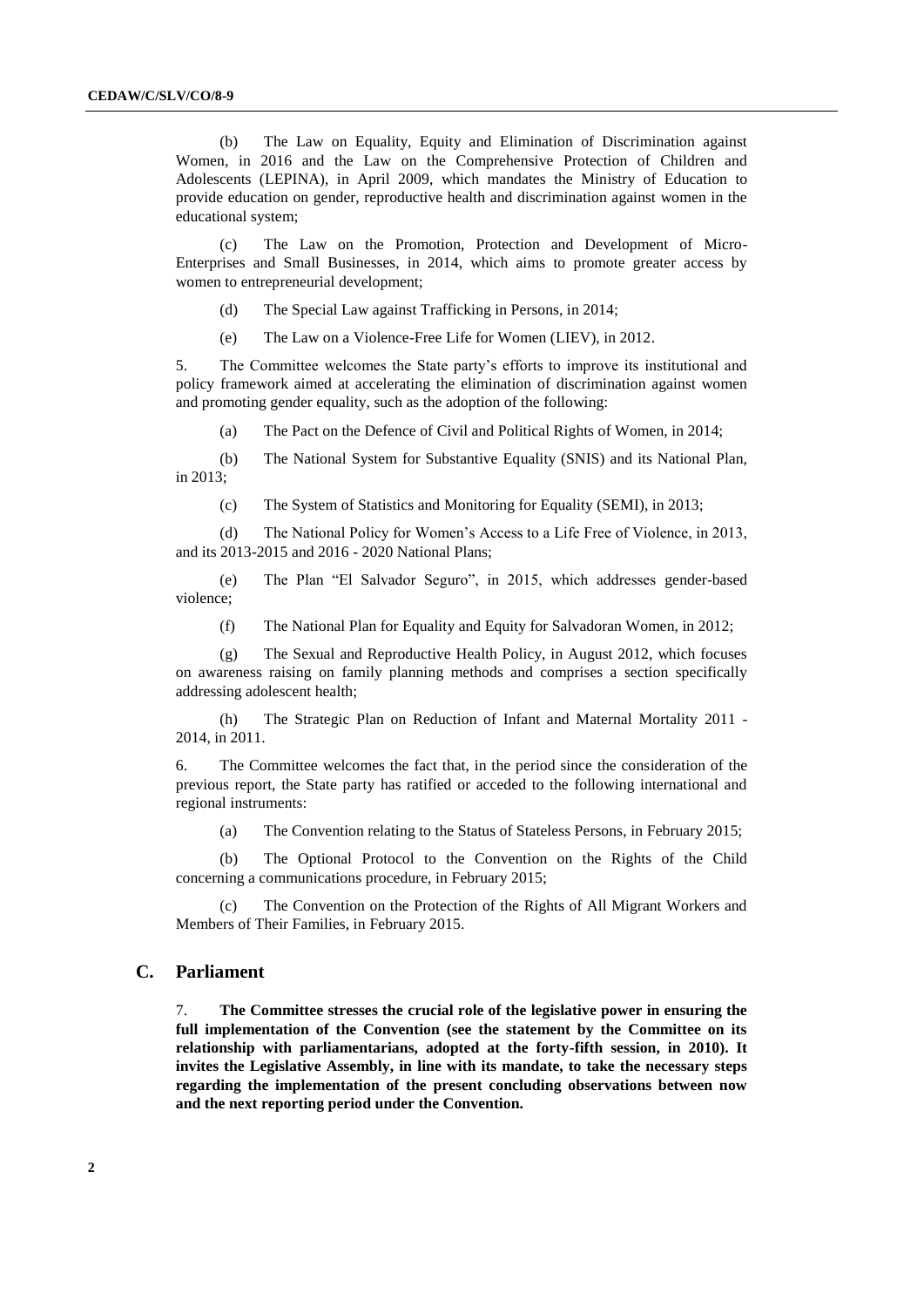### **D. Principal areas of concern and recommendations**

#### **Ratification of the Optional Protocol**

8. The Committee welcomes efforts of the government to reiterate the request to the National Assembly to ratify the Optional Protocol to the Convention. It is however concerned at difficulties faced in the ratification of the Optional Protocol.

#### **9. The Committee recommends that the State party expedite the ratification of the Optional Protocol to the Convention**.

#### **Institutional and legal framework**

10. The Committee welcomes efforts of the State party to adopt or revise laws, programmes and plans to combat discrimination against women and promote their rights. It is however concerned at insufficient articulation between legal instruments and limited coordination between institutions in charge of implementation.

11. **The Committee recommends that the State party systematically harmonize its national legislation with the Convention and ensure institutional coordination for its enforcement between the legislative, executive and judicial branches.**

#### **Access to justice**

12. The Committee welcomes the establishment of specialized jurisdiction for crimes against women and specialized institutional support units for women in the police. The Committee is further concerned about patriarchal stereotypes among the judiciary and law enforcement personnel, and bottlenecks in the implementation of the Law on a Violence-Free Life of Women.

13. **The Committee recommends that the State party, in line with General recommendation No. 33 (2015) on women's access to justice:**

**(a) Allocate adequate human, technical and financial resources to enable effective operation of the newly-created special jurisdiction on crimes against women;**

**(b) Reinforce the capacities of the National Civil Police, the Office of the Procurator-General, and the Institute of Forensic Medicine for the application of protocols and for monitoring their implementation;**

**(c) Systematically harmonize all legislation with the Act on Violence-Free Life of Women and with the Convention;**

**(d) Monitor the implementation of the Law on Equality, Equity and Discrimination against Women and strengthen the capacity of judges, lawyers and law enforcement officials on the gender equality framework, including the meaning and scope of direct and indirect discrimination.**

#### **Women, peace and security / Peace Agreements**

14. The Committee welcomes the creation of the National Committee for implementing Security Council Resolution 1325 (2000) and subsequent resolutions on women, peace and security and the decision on unconstitutionality of the 1993 Amnesty Law by the Supreme Court. However, the Committee is concerned that this may not lead to adequate reparation and compensation to women who suffered violations of their rights during and after the armed conflict.

#### 15. **The Committee recommends that the State party:**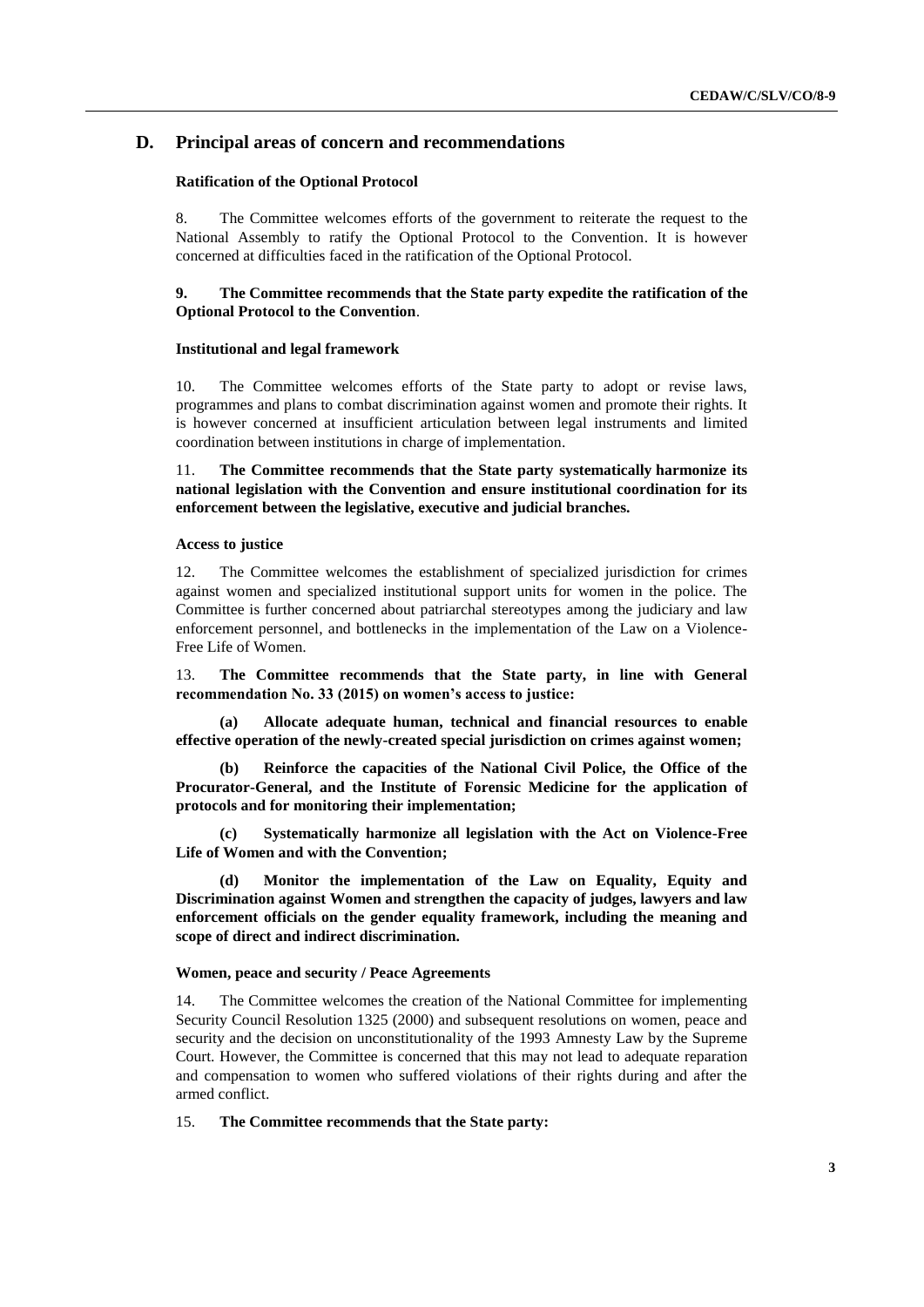**(a) Provide women victims of the armed conflict with reparation measures;**

**(b) Establish a clear timeframe for the development of the draft National Action Plan (NAP) to implement Security Council Resolution No. 1325 (2000) on women, peace and security, in cooperation with women's organizations.**

#### **Women human rights defenders**

14. The Committee welcomes efforts to protect and support all women human rights defenders but remains concerned about harassment and discrimination, violence and the assassination of women's human rights defenders and the lack of prosecution in many of these cases.

#### 15. **The Committee recommends that the State party:**

**(a) Expedite the investigation and prosecution of all acts of harassment and discrimination, violence and the assassination of women human rights defenders, offer remedies and reparation to victims and establish a registry of such incidents at the Public Attorney's Office;** 

**(b) Raise awareness on the contribution of women human rights defenders to the realization of women's rights and take the necessary legislative and practical measures to ensure prevention of attacks and threats, and to provide protection for women human rights defenders;**

**(c) Enhance collaboration between ISDEMU and networks of women human rights defenders.**

#### **National machinery for the advancement of women**

16. The Committee commends the progress made in the allocation of human, technical and financial resources for the Salvadoran Institute for the Advancement of Women (ISDEMU), its participation in Cabinet meetings, and the development of a draft bill to strengthen its leading role for the advancement of women. The Committee also welcomes the reinforcement of the Women's City (Ciudad Mujer) Programme, which is part ofthe Ministry of Social Inclusion. However, the Committee remains concerned that the human, technical and financial resources allocated to the ISDEMU are not commensurate with its increasing responsibilities in terms of monitoring and coordination. The Committee also notes the increased budgetary needs for the accelerated implementation of Sustainable Development Goals. The Committee is further concerned that the responsibility of ISDEMU in the area of data collection has not been fully implemented to date, despite the proposal of a National System of Gender Statistics.

17. **The Committee recommends that the State party:**

**(a) Expedite the adoption of legislation reinforcing the leading role of the Salvadoran Institute for the Advancement of Women (ISDEMU);**

**(b) Enforce implementation of gender-responsive budgeting for government bodies;**

**(c) Continue strengthening ISDEMU by providing it with the necessary human, technical and financial resources to ensure the effective coordination and implementation of public policies for the advancement of women, and in particular to fulfil its mandate in the area of data collection.**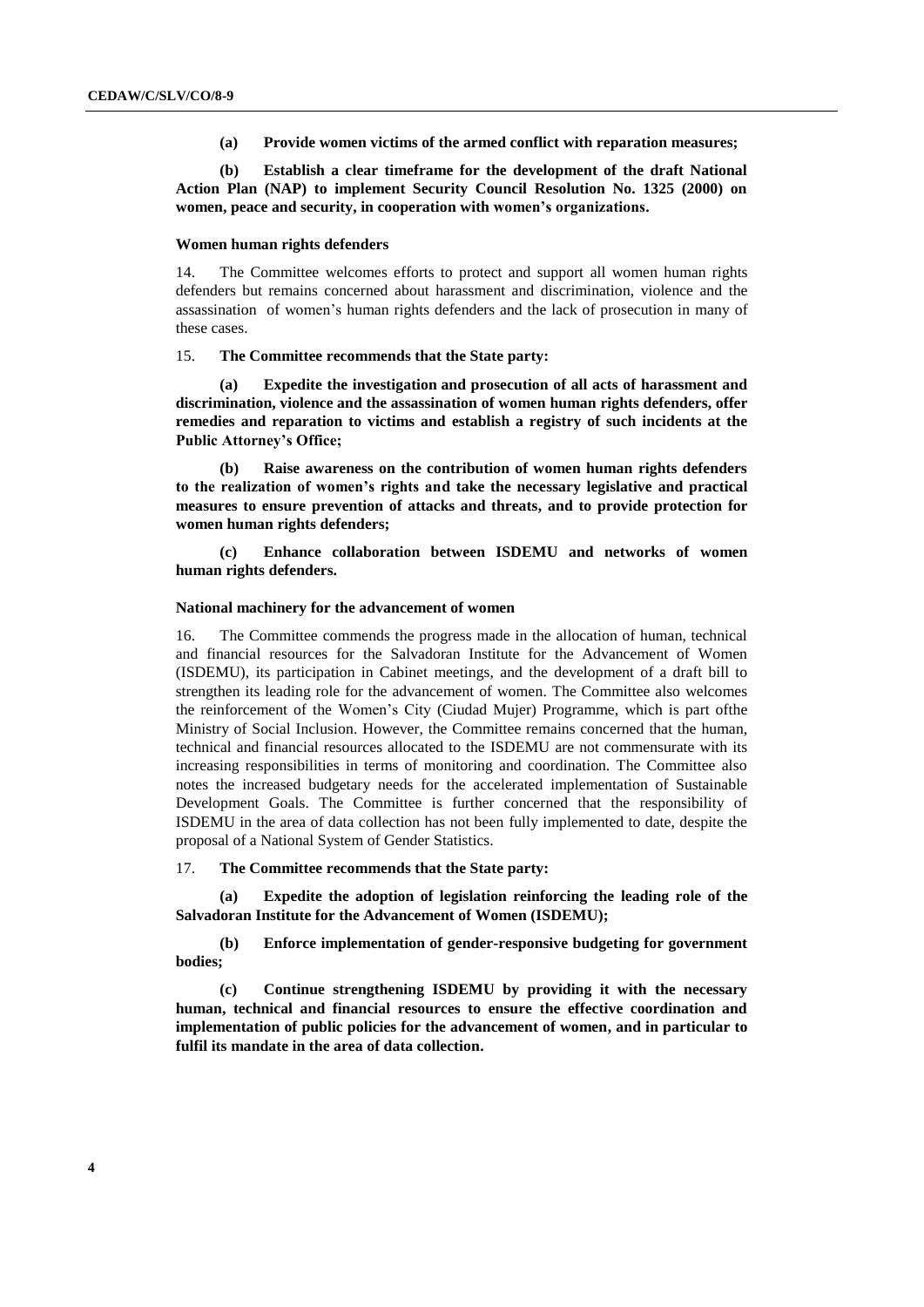#### **Temporary special measures**

18. The Committee notes the introduction of a temporary quota on electoral lists for popularly elected positions in political parties in 2013. However, it remains concerned at the lack of an overall strategy for using temporary special measures to attain substantive gender equality in all areas of the Convention.

19. **The Committee recommends that the State party continue to take concrete measures, including temporary special measures, in accordance with General Recommendation No 25, and to establish concrete goals and timetables in order to accelerate the increase in the representation of women in all spheres of public life, especially in local decision making positions, and in high levels of diplomatic services. Particular attention should be paid to participation of indigenous women.**

#### **Stereotypes**

20. The Committee welcomes efforts made by the State party to eliminate patriarchal attitudes and deeply rooted stereotypes. However, the Committee remains concerned at the pervasiveness of such attitudes regarding the roles and responsibilities of women and men in the family and social life, which are reflected in the media.

#### 21. **The Committee recommends that the State party:**

**(a) Develop a comprehensive and wide ranging strategy across all sectors to eliminate discriminatory stereotypes, working with a broad range of stakeholders, including women's organizations;**

**(b) Take all appropriate measures to raise awareness, together within the media and the advertising sector, with the aim of eliminating gender stereotypes and promoting objective images of women actively participating in social, cultural, economic and political life.**

#### **Gender-based violence against women**

22. The Committee welcomes the introduction of a legislative and policy framework aiming to guarantee a life free of violence for all women, as well as the creation of an institutional framework for its implementation. The Committee is however concerned at the:

(a) Insufficient resources allocated to the implementation of the Law for a Violence-Free Life of Women, especially in light of the increasing rates of feminicide and high rates of domestic violence and sexual violence against women and adolescent girls in the State party;

(b) Lack of information on how cases of domestic violence are adjudicated;

(c) Low number of prosecutions in cases of violence against women and feminicides and at the even lower number of convictions;

(d) Limited application of the Protocol for the Investigation of Feminicide and limited enforcement of protection orders, as well as the preference given to victims' reconciliation with perpetrators;

(e) Insufficient protection, support, recovery, and social reintegration mechanisms for women victims of gender-based violence;

(f) Limited efforts made for protection and recovery of women and girl victims of gang violence and their families in the current national security plan (Plan El Salvador Seguro; PESS), especially considering the link of gender-based violence to criminal gang activities.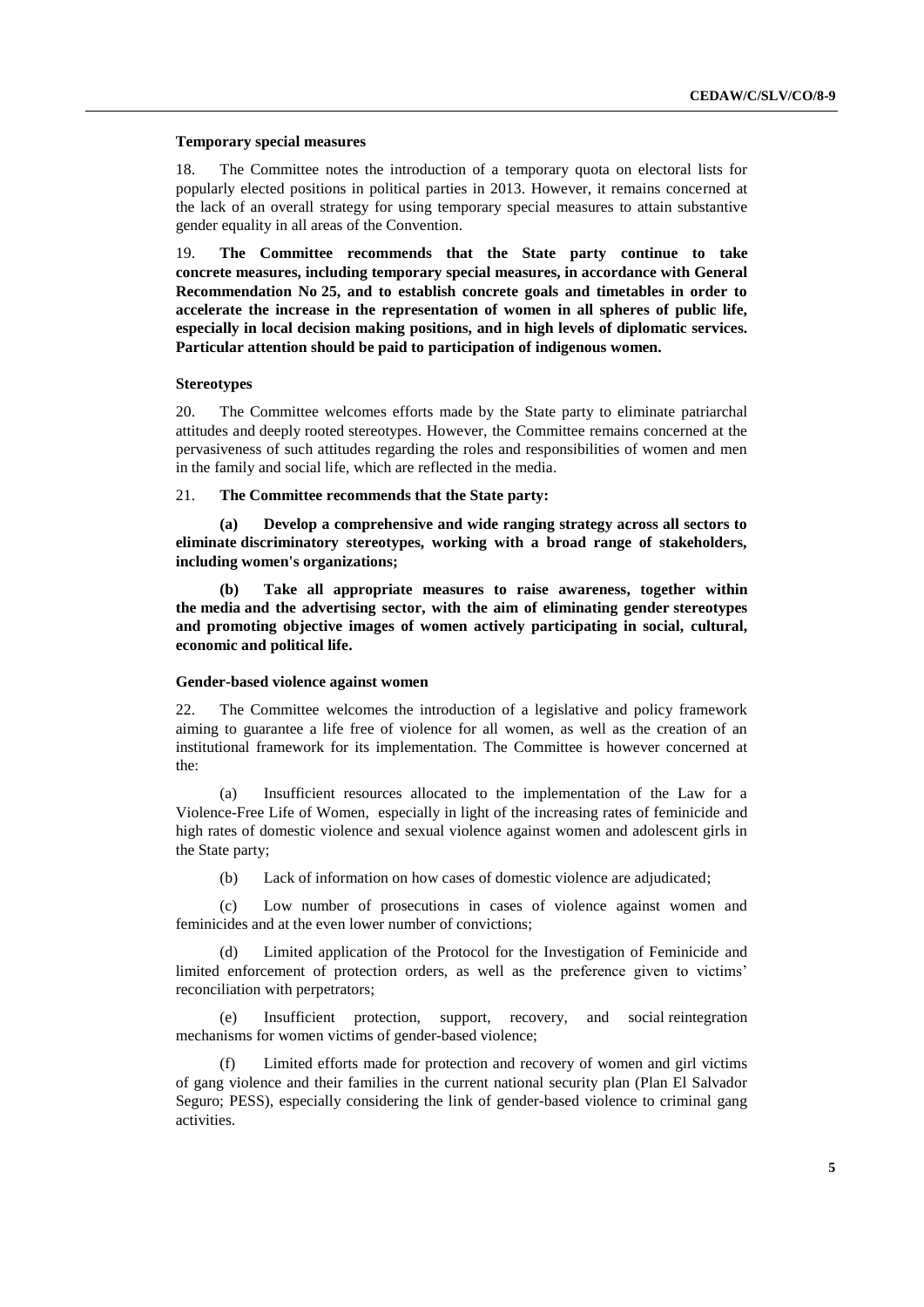23. **Taking into account the Committee's general recommendation No. 19 (1992) on violence against women, the Committee recommends that the State party:**

**(a) Allocate sufficient human, technical and financial resources to the implementation of the Policy and Action Plans for Women's Access to a Life Free of Violence and monitor their implementation (CEDAW/C/SLV/CO/7, para. 24);**

**(b) Collect data on the treatment of domestic violence cases from the time of reporting until the final judgement, and study the impact and effectiveness of the mechanisms for addressing such cases;**

**(c) Expedite the development of protocols for the implementation of the Law for a Violence-Free Life of Women (art. 56 LEIV), which guarantee the application of a victim-oriented approach and the due diligence principle;**

**(d) Strengthen the capacity of judges, lawyers and law enforcement personnel on the strict application of the Law for a Violence-Free Life of Women, the Law for Comprehensive Protection of Children and Adolescents and their corresponding implementation guidelines;**

**(e) Reinforce the protection, support, recovery, and social reintegration of women and girls who are victims of gender-based violence, and especially women victims of domestic violence;**

**(f) Attend to the specific needs of internally displaced and deported girls, women and their families, in terms of protection from all forms of violence, especially those related to gangs.**

#### **Trafficking and sexual exploitation**

24. The Committee welcomes the provisions for the protection of women victims of trafficking contained in the Law on a Violence-Free Life for Women, as well as the conclusion of bilateral and multilateral cooperation agreements on the prosecution of traffickers and protection of victims. It also notes the establishment of a shelter for victims of trafficking. The Committee is however alarmed at reports of sexual exploitation of young women and girls by criminal gangs under threats of homicide against them and their families. It remains concerned at the absence of a strategy for protecting women and girls from trafficking and sexual exploitation and to reintegrate victims. The Committee is also concerned at the insufficient efforts to monitor and fight trafficking and sexual exploitation, as well as the lack of investigations into cases of trafficking in women and girls and the very low number of prosecutions and convictions of perpetrators.

25. **The Committee reiterates its previous concluding observation (CEDAW/C/SLV/CO/7, para. 26) and recommends that the State party:**

**(a) Develop a comprehensive strategy and plan of action to prevent and combat trafficking and sexual exploitation of women and girls, with particular attention to gang-related victimization;**

**(b) Include in such a strategy preventive and protective programmes and measures for the rehabilitation and social integration of trafficking victims;**

**(c) Provide in its next periodic report data on trafficking, exploitation of prostitution of women and girls, the number of prosecutions and convictions in trafficking and sexual exploitation cases, as well as on the impact of the measures taken to combat these phenomena.**

26. The Committee notes with concern that legislation on trafficking is indiscriminately applied to women autonomously working in prostitution, giving rise to discriminatory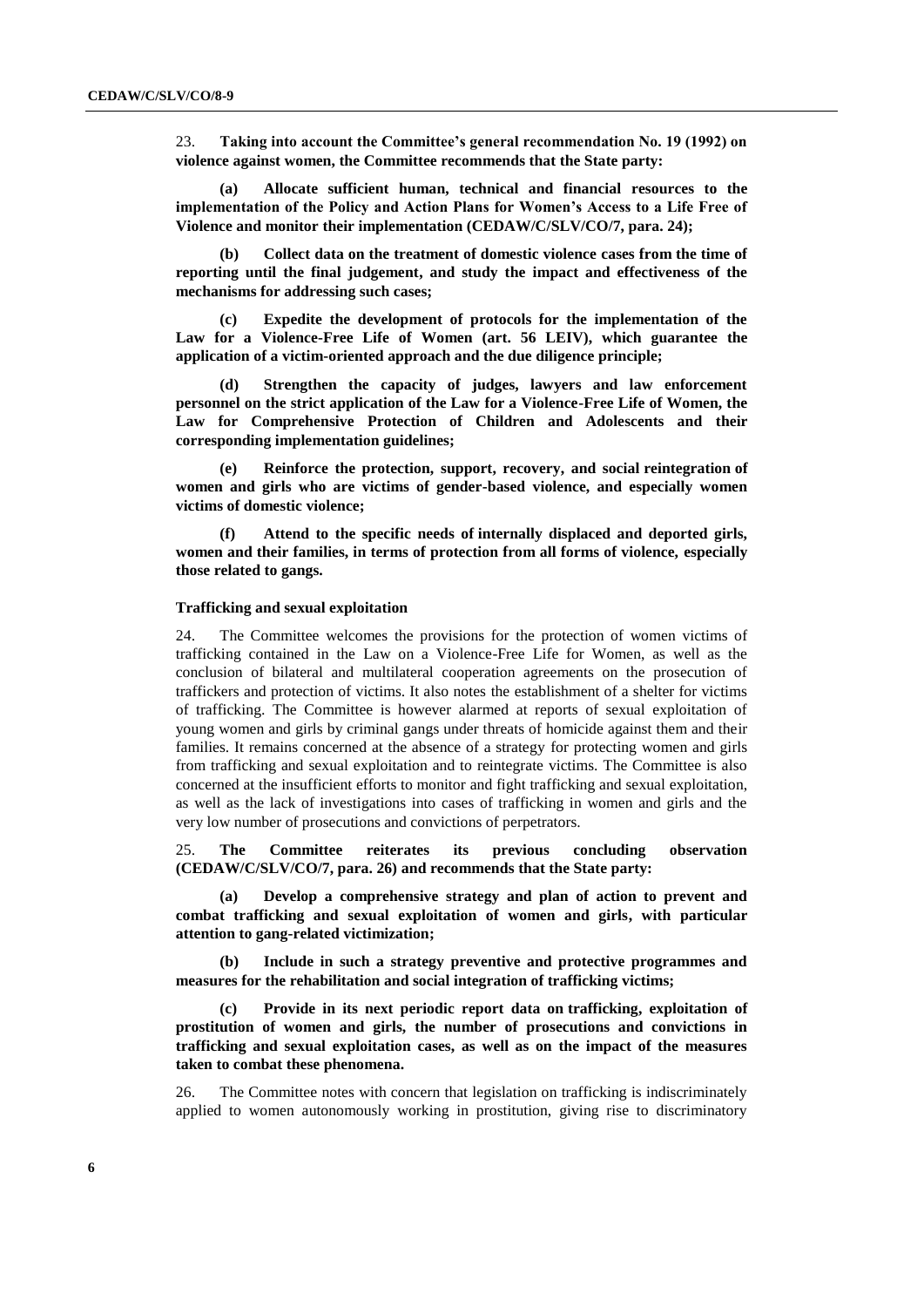treatment by local law enforcement personnel. The Committee is also concerned at reports of discrimination by health personnel against women engaged in prostitution.

#### 27. **The Committee recommends that the State party:**

**a) Prohibit any discriminatory treatment of women by local law enforcement personnel in municipalities;**

**b) Develop a protocol for health services that ensure non-discriminatory treatment for all women, and with adequate monitoring of its application.**

#### **Participation in political and public life**

28. The Committee notes the adoption of the Pact for Defence of Civil and Political Rights of Women (Pacto por la Defensa de los Derechos Civiles y Políticos de las Mujeres) and campaigns to raise awareness about women's rights. It welcomes the draft law on parity, currently under discussion in the National Assembly, as well as the amendment to the Political Parties Law, which introduces a temporary 30% quota for women on electoral lists, and the consequent increase in women's representation in the Legislative Assembly to 32.1% since 2015. However, the Committee notes that only 10.3% of mayors and 23.1% of ministers are women.

29. **The Committee recommends that the State party continue efforts to reach parity in all institutions, including expansion of the use of special measures as deemed necessary to promote women's representation in local governments, the executive branch, parliament and in diplomatic service. In this regard, particular attention should be granted to women facing multiple and intersecting forms of discrimination.**

#### **Education**

30. The Committee welcomes amendment to the Act on the Teaching Profession, introducing punishment for sexual harassment and abuse. The Committee is however concerned at:

(a) Low school attendance of girls, and reports indicating a high rate of absenteeism due to adolescent pregnancies;

(b) Limited training for teaching staff on Comprehensive Sexual Education;

(c) Reports of gangs using schools as place of forcible recruitment and of parents preventing girls from attending school in order to protect them from such violence;

(d) Persistent literacy discrepancies between men and women, and especially between rural and urban areas;

(e) Low diversification of academic and vocational choices for girls, including low availability of flexible education schemes in rural areas.

31. **The Committee recommends that the State party:**

**(a) Put into place a mechanism for monitoring newly adopted legislation prohibiting and punishing discrimination of pregnant girls, as well as sexual harassment and abuse of girls in school. This should be accompanied with dissemination of information to students and parents on the right to remain in and to be reintegrated into school when during and/or following pregnancy.** 

**(b) Strengthen the capacity of teaching staff for in Comprehensive Sexual Education and continue strengthening age-appropriate school-based education on sexual and reproductive health and rights for adolescent girls and boys through the**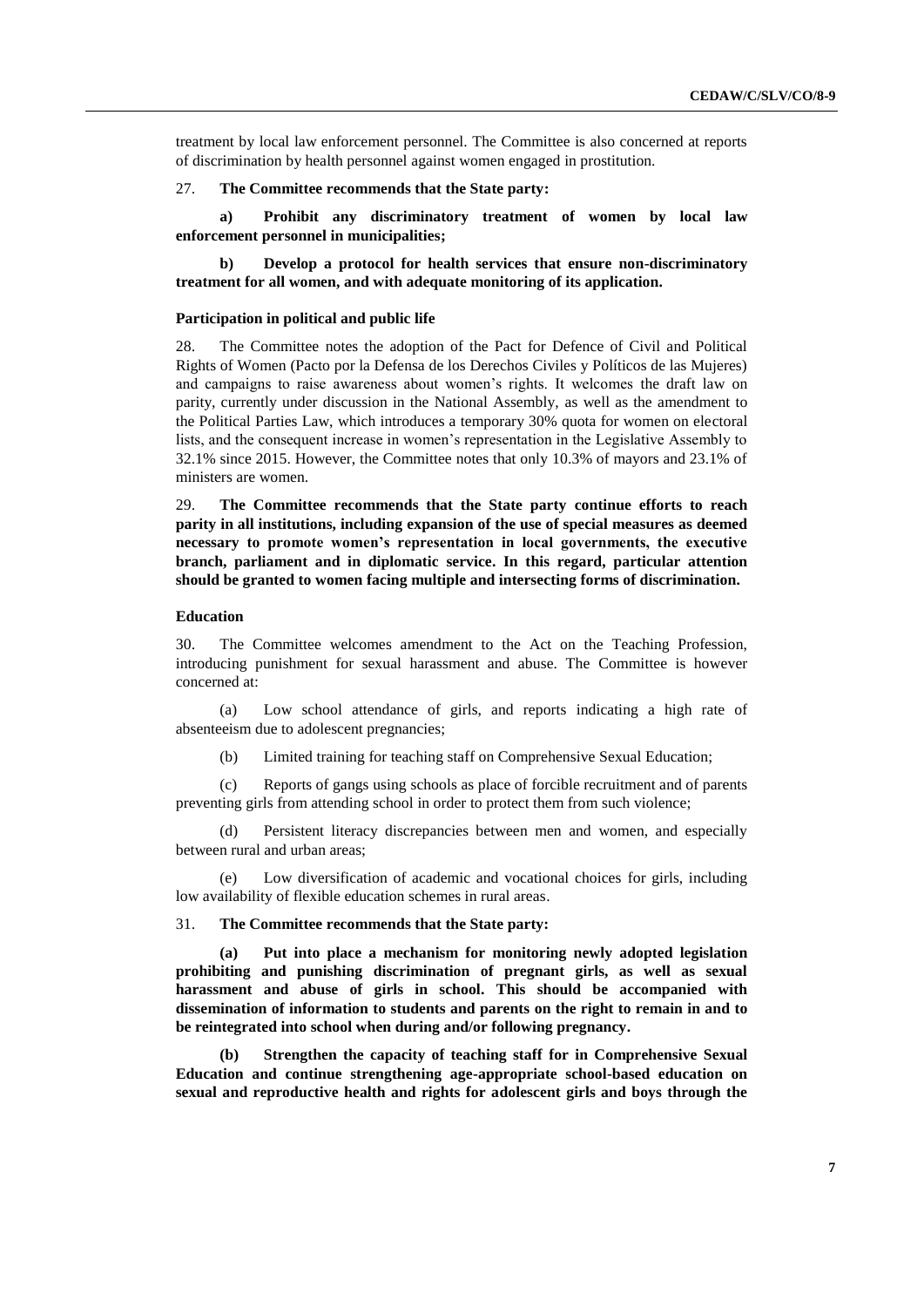**family life education curriculum, in line with the Committee's previous concluding observations (CEDAW/C/SLV/CO/7, para 36);**

**(c) Ensure safety for girls from violence and recruitment into criminal gangs in schools so as to prevent them from dropping out from school;**

**(d) Strengthen efforts to eradicate illiteracy, particularly among women and girls in rural areas;** 

**(e) Ensure equal access of girls and young women to all levels of education and intensify efforts aimed at diversifying their academic and vocational choices.**

#### **Employment**

32. The Committee welcomes the creation of a mechanism to register domestic workers in the social security system, as well as the creation of a monitoring mechanism for women's labour rights in the Maquila Industry. The Committee is however concerned at:

(a) Gender segregation of labour, low female participation in the labour force, concentration of women in the informal sector, a salary gap between women and men;

(b) The limited number of domestic workers who are formally registered so as to access social security, as well as the lack of ratification of the ILO Convention No. 189 (2011) on decent work for domestic workers;

(c) Paucity of information on the efficiency of the monitoring mechanism in the detection of violations of women's labour rights in the Maquila Industry;

(d) Reports of employers requesting proof of HIV and pregnancy status during recruitments.

#### 33. **The Committee recommends that the State party:**

**(a) Introduce specific measures to create formal employment opportunities for women and effectively monitor the implementation of legislation guaranteeing equal pay for work of equal value, in line with general recommendation 13 (1989) on equal remuneration for work of equal value and the Committee's previous concluding observations;**

**(b) Increase efforts to register women domestic workers and expedite ratification of the International Labour Organisation Convention No. 189 (2011) concerning decent work for domestic workers;**

**(c) Reinforce and expand workplace inspections and conduct studies on working conditions and the respect of women's labour rights in the Maquila industry;**

**(d) Monitor the implementation of legislation prohibiting compulsory pregnancy testing and HIV/AIDS screening as a condition of employment.**

#### **Health**

34. The Committee welcomes the preparation of a draft Law on Sexual and Reproductive Health in December 2016, the development of a strategy aiming to reduce adolescent pregnancies, the introduction of the Comprehensive and Integrated Health-Service Networks and efforts made for 24/7 availability of reproductive health services at most maternity clinics. It notes that these actions have increased prenatal visits pregnancies and expanded institutional coverage, leading to a significant decrease in maternal mortality. While noting the numerous efforts to enhance women's and girls' access to reproductive health services, including the Young Women's City Programme (Ciudad Mujer Jóven), the Committee remains concerned at the limited impact of these measures, especially in view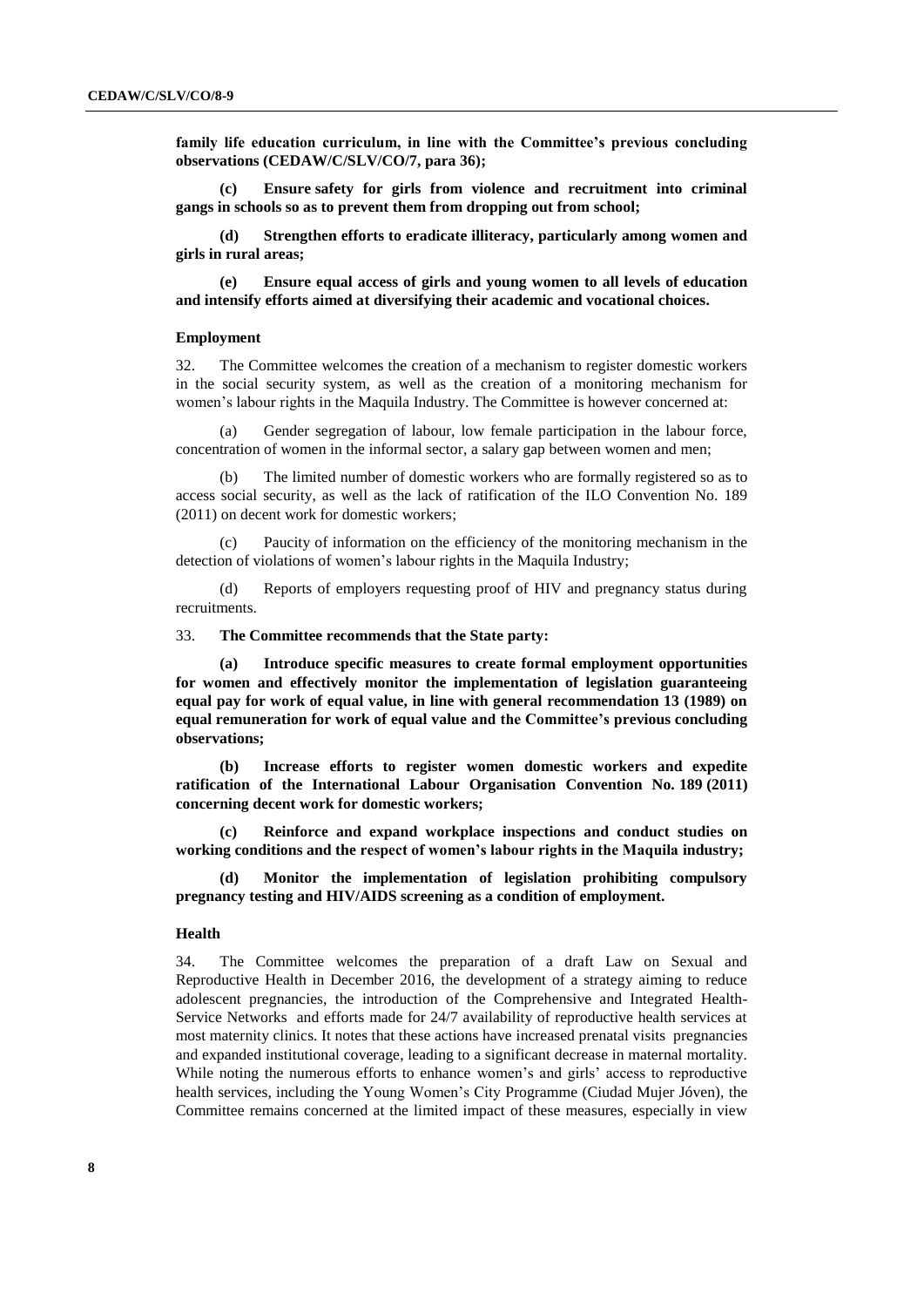of high fertility rates and early pregnancy rates among adolescent girls. The Committee is moreover concerned at the stigmatization of women in prostitution and women living with HIV/AIDS who seek sexual and reproductive health services.

35. **In line with its general recommendation No. 24 (1999) on women and health, the Committee recommends that the State party:**

**(a) Expedite the adoption of the Law on Sexual and Reproductive Health and a strategy aiming to reduce adolescent pregnancies;**

**(b) Strengthen measures to ensure access for girls, adolescents and women, including those living in rural areas, to adequate sexual and reproductive health services, including modern contraceptive methods and family planning, giving special attention to the prevention of early pregnancies and unsafe abortions and to appropriate education on sexual and reproductive health rights and responsible sexual behaviour;**

**(c) Carry out a comprehensive analysis on the access to sexual and reproductive health services and contraception, gathering information on the impact of programmes to reduce and prevent pregnancy among adolescent girls for inclusion in its next periodic report;**

**(d) Raise awareness within health service networks on the need to destigmatize women seeking sexual and reproductive health services, especially women engaged in prostitution and women living with HIV / AIDS.**

#### **Abortion**

36. The Committee is concerned about the absolute criminalization of abortion, according to article 133 of the Penal Code and about women often resorting to unsafe methods of abortion, thus facing serious risk to health and life. The Committee is also concerned at:

(a) Prosecution of women for abortion, long periods in pre-trial detention and disproportionate criminal penalties applied to women seeking abortion, but also to women having had a miscarriage;

(b) Incarceration of women just after having gone to the hospital in need of care due to health personnel reporting them to authorities due to a fear of being themselves penalized.

37. **The Committee recommends that the State party review article 133 of the Penal Code to legalize abortion, at least in cases of rape, incest, threats to the life and/or health of the pregnant woman, or severe foetal impairment. The Committee reiterates its previous concluding observations and encourages the State party to:**

**(a) Introduce a moratorium on the enforcement of the current law and review the detention of women for abortion-related offenses, with the aim of ensuring their release and upholding the presumption of innocence and due process in abortion-related proceedings;**

**(b) Ensure that professional secrecy for all health personnel and confidentiality for patients are guaranteed.**

#### **Women's economic empowerment**

38. The Committee welcomes capacity building on women's entrepreneurial skills through the Women's City Programme, especially in non-traditional occupations and the economic initiatives given through the Financial Fund of the Ministry of Economy and the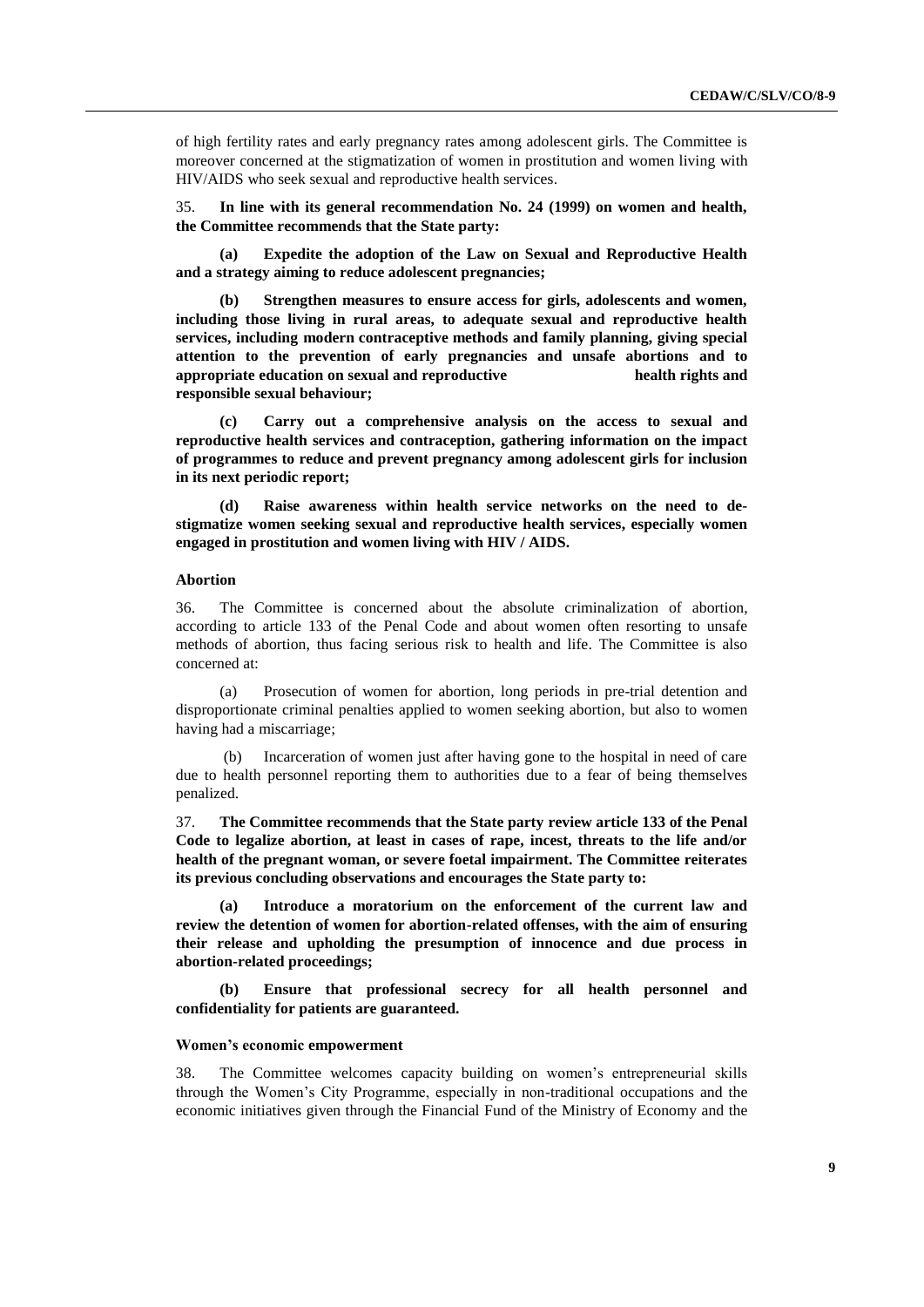Women's Bank programme (Programa Banca Mujer) of the National Development Bank. The Committee is however concerned at:

(a) Limited coverage and insufficient funding for initiatives supporting women's economic autonomy and sustainable income;

- (b) Women continuing to spend three times more than men on domestic work;
- (c) The lack of child care facilities.

39. **The Committee recommends that the State party:**

**(a) Study the allocation of funding through the Financial Fund and the Women's Bank Programme, and reinforce these mechanisms in order to better support sustainable women's economic empowerment;**

**(b) Raise awareness among women and men about their equal family responsibilities, encouraging men to participate equally in child rearing and household responsibilities and introducing flexible working hours for women and men in both the public and private sectors;**

**(c) Provide adequate childcare facilities throughout the State party.**

#### **Rural women**

40. The Committee welcomes the development of a National Plan for Rural Women, as well as efforts made to improve basic infrastructure in rural areas. The Committee is, however, concerned at disparities between urban and rural areas in access to education, health services and employment, which has a disproportionate impact on rural women. The Committee also regrets the lack of comprehensive data on rates of illiteracy, employment, access to health and information about rural areas. Noting efforts made to guarantee access of women's agricultural associations to loans at preferential rates, the Committee is concerned that only 20% of beneficiaries of the programme of the Agricultural Development Bank are women.

#### 41. **The Committee recommends that the State party:**

**(a) Expedite the adoption of a comprehensive national plan for rural women that addresses the structural problems that rural women continue to face;**

**(b) Provide extensive information and statistical data on the situation of rural women in its next periodic report;**

**(c) Introduce temporary special measures in the selection of women beneficiaries for loans at preferential rates, so as to reinforce its contribution to the economic empowerment of rural women.**

#### **Lesbian, bisexual, transgender and intersex women**

42. The Committee notes amendments to the Penal Code increasing the penalties for hate crimes based on sexual orientation and gender identity, as indicated in Articles 129 and 155 of the Penal Code, and the introduction of a Helpline and a dedicated space for security and access to justice for these women. However, the Committee is concerned at the increasing number of harassment cases, threats, intimidation and violence against LBTI women, including by law enforcement officials. The Committee is also concerned at the high vulnerability of LBTI women to gang violence, and at reports of violence directed at their families, partners, employers and customers.

#### 43. **The Committee recommends that the State party:**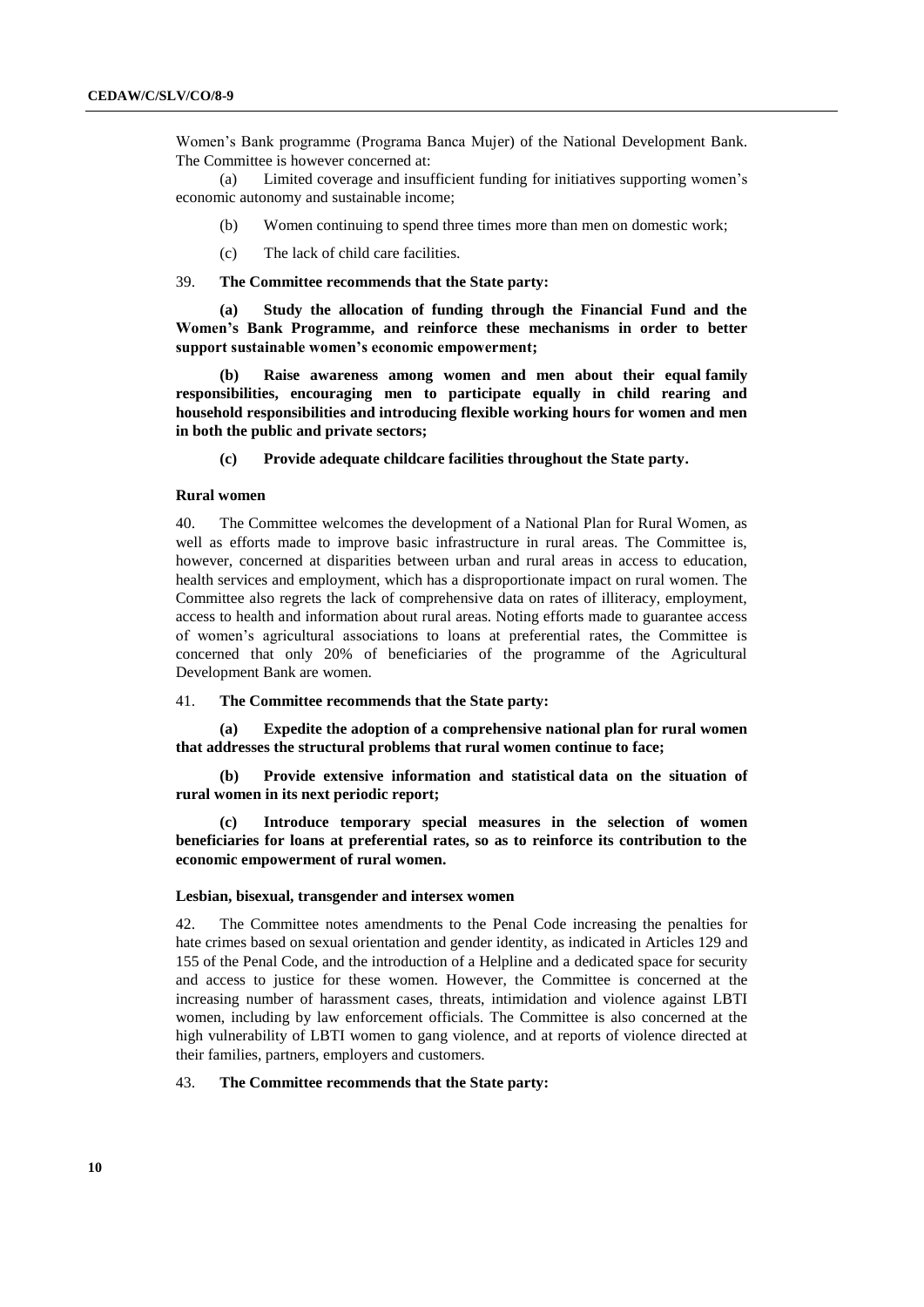**(a) Put in place mechanisms to ensure the enforcement of legislation against discrimination by law enforcement officials, prosecute hate crimes based on sexual orientation and gender identity, and ensure through monitoring that such cases are duly investigated and adequately punished;**

**(b) Intensify efforts to combat discrimination against women based on their sexual orientation and gender identity, including efforts to sensitize general public, and ensure continuous capacity building for law enforcement officials and health service providers.**

#### **Indigenous women**

44. The Committee welcomes the 2014 amendment to the Constitution, recognizing the existence of indigenous populations and takes note of the development of a draft Law on Indigenous Peoples and a National Plan for Indigenous Peoples. The Committee is, however, concerned at the lack of data on the situation of indigenous women.

43. **The Committee recommends that the State party expedite the adoption of the Law on Indigenous Peoples, ensure a gender-perspective in the National Plan for Indigenous Peoples and introduce the category of indigenous peoples for the planned 2017 census.**

#### **Women in detention**

45. The Committee welcomes the provision of health services to women in detention. The Committee is however concerned at lengthy pre-trial detention periods, difficulties that women face in getting legal advice when in detention, and problems in gaining appropriate access to accommodation, health and sanitary facilities.

#### 46. **The Committee recommends that the State party:**

**(a) Reinforce efforts to guarantee due process for women in detention;**

**(b) Ensure that conditions of women in detention facilities are in full accordance with international standards and the United Nations rules for the treatment of women prisoners and non-custodial measures for women offenders (the Bangkok Rules).**

#### **Child marriage**

47. The Committee is concerned that the Family Code recognizes early pregnancies as a reason to celebrate marriage before the age of 18, which illustrates insufficient harmonization of this Code with the Law for a Violence-Free Life for Women (LEIV). The Committee is also concerned at reports of the social acceptance of sexual and marital relations of children and teenagers with older men.

48. **The Committee recommends that the State party expedite its reform of the Family Code, abrogating exceptions to the minimum age of 18 for marriage, thereby bringing it into line with article 16, para. 2 of the Convention. The Committee further recommends awareness-raising on negative implications of early marriage for the health and education of girls.**

#### **Amendment to article 20 (1) of the Convention**

49. **The Committee encourages the State party to accept, as soon as possible, the amendment to article 20 (1) of the Convention concerning the meeting time of the Committee.**